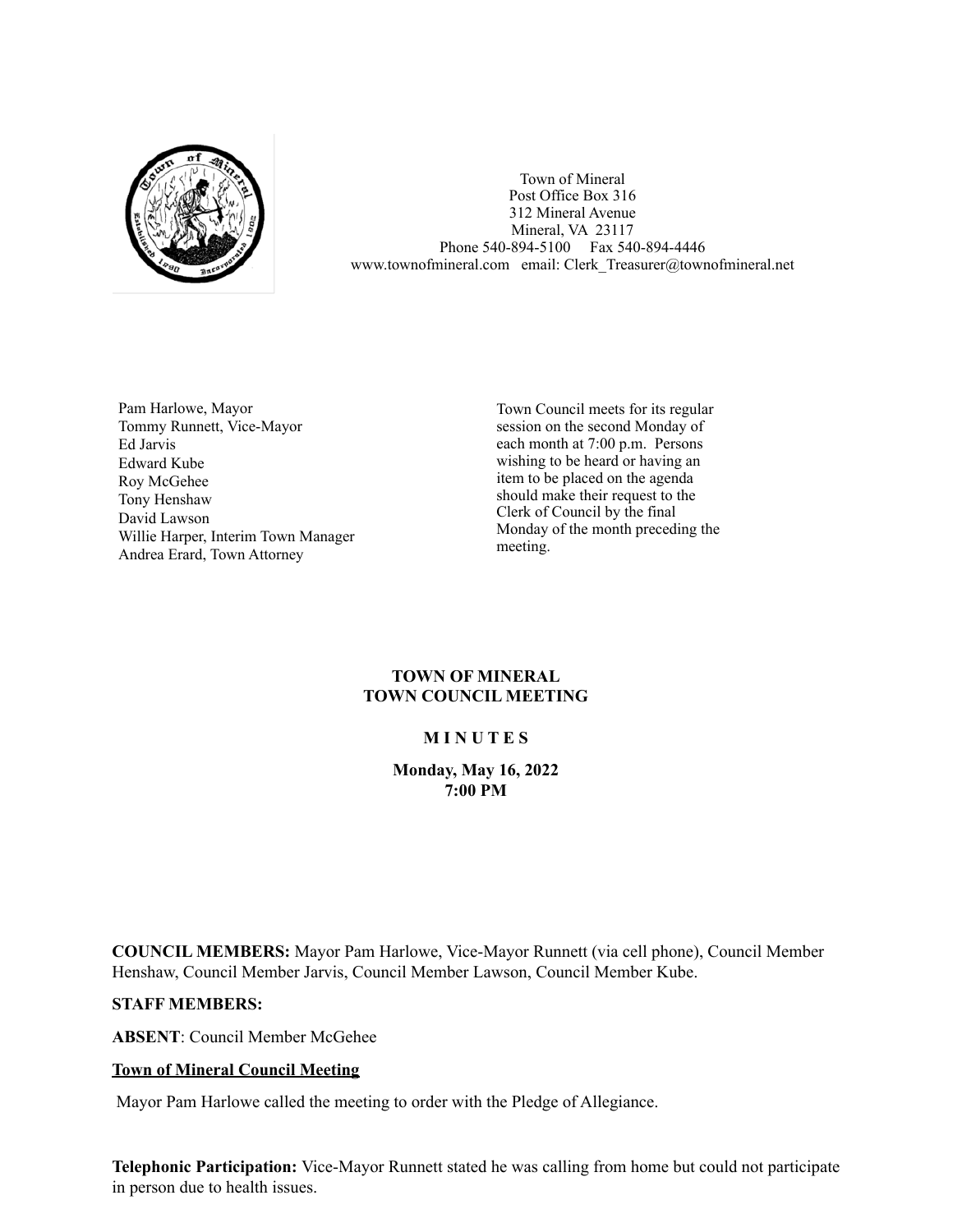**Motion was made by Councilman Jarvis to allow Vice Mayor Runnett to participate in meeting electronically; seconded by Councilman Henshaw Motion passed on a roll call vote.**

**Voting Yea: Council Member Jarvis, Council Member Henshaw, Council Member Lawson, Council Member Kube.**

**Abstained: None**

**Not Present: Council Member McGehee**

Detailed discussion lead to several amendment to the staff FY 2021-2022 Proposed Budget Amendment.

**Motion made by Vice-Mayor Runnett, Seconded by Council Member Lawson that the revised FY 2021-2022 Budget Amendment be published for a public hearing at the Town Hall on June 13,2022 at 7:00 pm.**

**Voting Yea: Vice-Mayor Runnett, Council Member Henshaw, Council Member Jarvis, Council Member Lawson, Council Member Kube.**

## **Not Present: Council Member McGehee**

Detailed discussion lead to several amendment to the staff FY 2022-2023 Proposed Budget, Tax and Utility Rates.

**Motion made by Council Member Lawson, Seconded by Council Member Henshaw that the revised FY 2022-2023 Proposed Budget, Tax and Utility Rates be published for a public hearing at the Town Hall on June 13,2022 at 7:00 pm.**

**Voting Yea: Vice-Mayor Runnett, Council Member Henshaw, Council Member Lawson, Council Member Kube.**

**Abstained: Council Member Jarvis**

**Not Present: Council Member McGehee**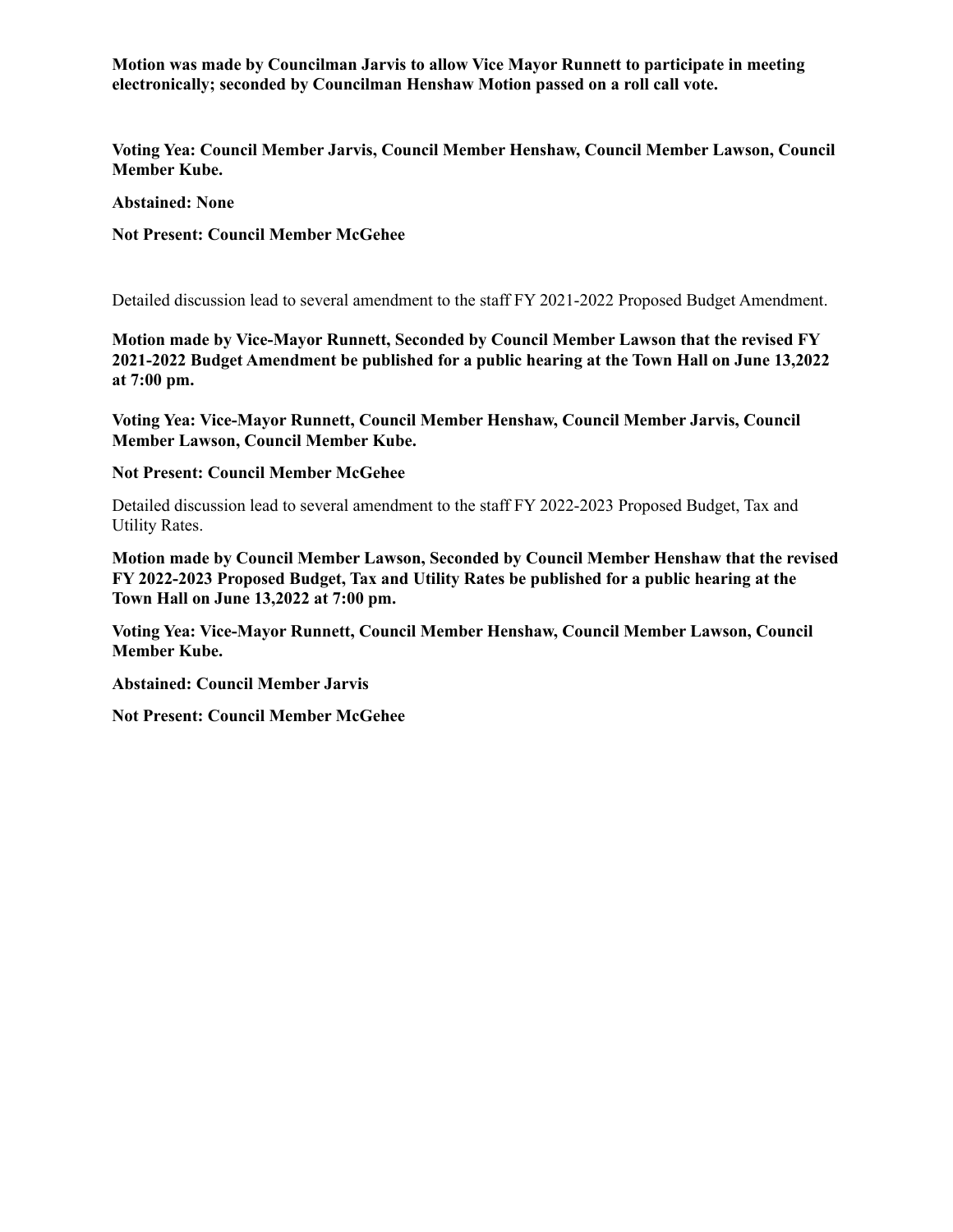| <b>PROPOSED FY2021-2022</b> |                                           |                                                |                                                     |                                                               |  |  |  |  |
|-----------------------------|-------------------------------------------|------------------------------------------------|-----------------------------------------------------|---------------------------------------------------------------|--|--|--|--|
|                             | <b>OPERATING REVENUES</b>                 | <b>ADOPTED</b><br><b>FISCAL</b><br><b>YEAR</b> | <b>AMENDED</b><br><b>FISCAL</b><br><b>YEAR 2022</b> | <b>FISCAL YEAR</b><br>202<br><b>AMENDMEN</b><br>T INC. / DEC. |  |  |  |  |
|                             | <b>GENERAL &amp; PROGRAM REVENUES</b>     |                                                |                                                     |                                                               |  |  |  |  |
|                             | Anti-Litter Grant                         | \$1,000                                        | \$1,0<br>00                                         |                                                               |  |  |  |  |
|                             | <b>Bank Stock Tax</b>                     | \$45,000                                       | \$45,0<br>00                                        |                                                               |  |  |  |  |
|                             | <b>BPOL Tax</b>                           | \$35,000                                       | \$35,0<br>${\bf 00}$                                |                                                               |  |  |  |  |
|                             | <b>Building Zoning applications</b>       | \$2,250                                        | \$2,2<br>50                                         |                                                               |  |  |  |  |
|                             | <b>Bush Hog Service</b>                   | \$300                                          | \$300                                               |                                                               |  |  |  |  |
|                             | Cemetery Income                           | \$35,000                                       | \$35,0<br>${\bf 00}$                                |                                                               |  |  |  |  |
|                             | <b>Connection Fee Sewer</b>               | \$120,000                                      | \$32,000                                            | ( \$88, 0]<br>00)                                             |  |  |  |  |
|                             | <b>Connection Fee Water</b>               | \$60,000                                       | \$30,000                                            | (\$30,0<br>00)                                                |  |  |  |  |
|                             | <b>COVID Care</b>                         | \$25,870                                       | \$25,8<br>70                                        |                                                               |  |  |  |  |
|                             | <b>COVID Cares Utility Funds</b>          | \$0                                            | \$9,659                                             | \$9,65                                                        |  |  |  |  |
|                             | COVID State & Local Fiscal Recovery Funds | \$271,311                                      | \$271,3<br>11                                       |                                                               |  |  |  |  |
|                             | <b>DMV Select Revenue</b>                 | \$336,000                                      | \$336,0<br>${\bf 00}$                               |                                                               |  |  |  |  |
|                             | Fines & Penalties                         | \$1,000                                        | \$1,0<br>$00\,$                                     |                                                               |  |  |  |  |
|                             | Fire Programs Income                      | \$15,000                                       | \$15,0<br>$00\,$                                    |                                                               |  |  |  |  |
|                             | <b>Grant Income</b>                       | \$1,000                                        | \$1,0<br>${\bf 00}$                                 |                                                               |  |  |  |  |
|                             | Interest Income                           | \$3,600                                        | \$3,6<br>${\bf 00}$                                 |                                                               |  |  |  |  |
|                             | <b>Local Sales Tax</b>                    | \$35,000                                       | \$35,0<br>${\bf 00}$                                |                                                               |  |  |  |  |
|                             | Meals Tax                                 | \$56,000                                       | \$56,0<br>00                                        |                                                               |  |  |  |  |
|                             | Miscellaneous Income                      | \$1,000                                        | \$1,0<br>${\bf 00}$                                 |                                                               |  |  |  |  |
|                             | Notary Services                           | \$300                                          | \$300                                               |                                                               |  |  |  |  |
|                             | Personal Property Tax                     | \$15,526                                       | \$15,5<br>26                                        |                                                               |  |  |  |  |
|                             | Postage Reimbursement                     | \$100                                          | \$100                                               |                                                               |  |  |  |  |
|                             | Public Service Corp. Tax                  | \$8,500                                        | \$8,5<br>00                                         |                                                               |  |  |  |  |
|                             | Real Estate Tax                           | \$97,374                                       | \$101,000                                           | \$3,62                                                        |  |  |  |  |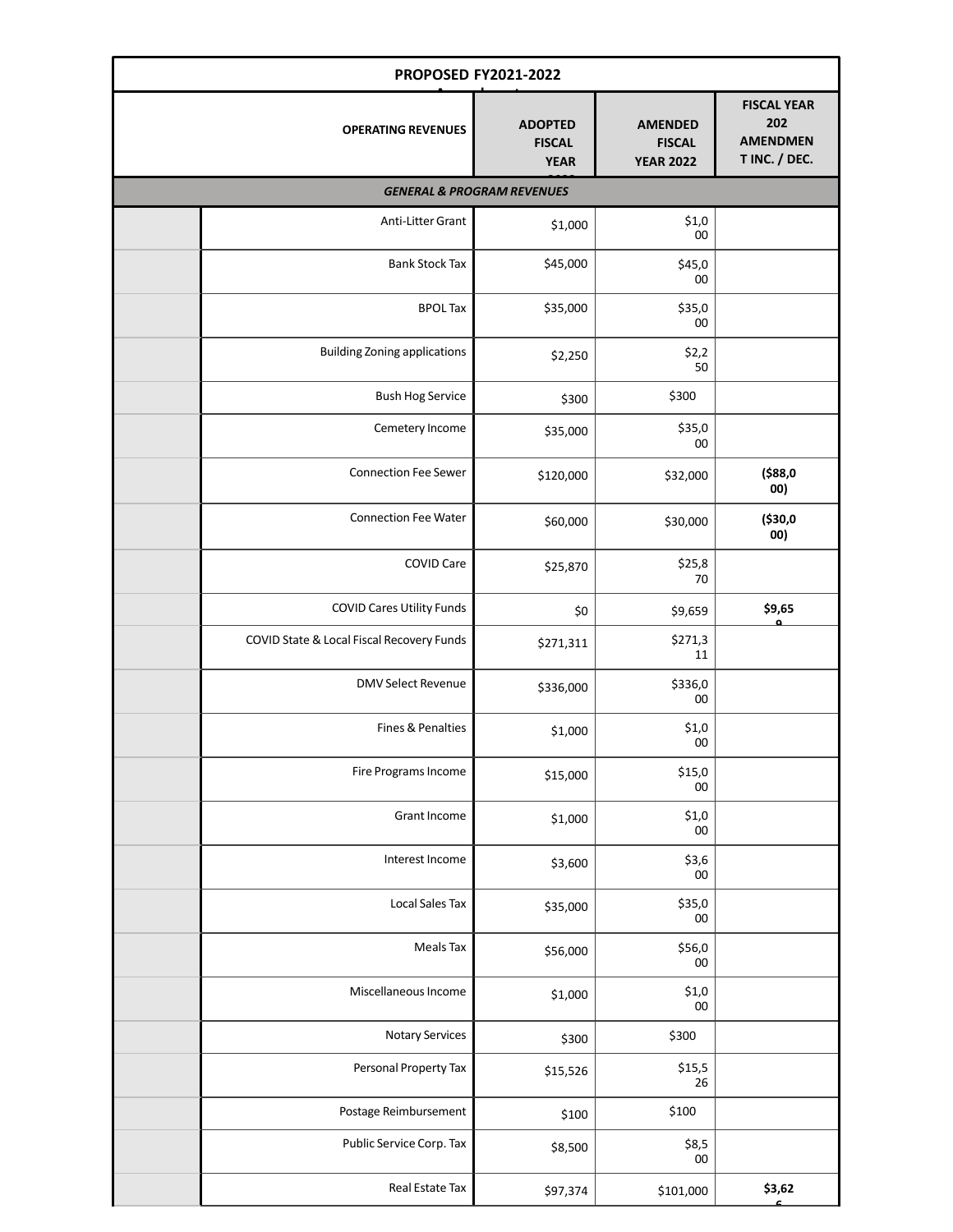| Rental Income                                 | \$4,500      | \$4,5<br>00     |             |
|-----------------------------------------------|--------------|-----------------|-------------|
| Rolling Stock Tax                             | \$1,200      | \$1,2<br>00     |             |
| Tax overpayment                               | \$500        | \$500           |             |
| <b>Transient Occupancy Tax</b>                | \$2,000      | \$2,0<br>00     |             |
| Vehicle Tax                                   | \$6,690      | \$6,6<br>90     |             |
| Water and Sewer Sales                         | \$250,000    | \$250,0<br>00   |             |
| <b>Water Deposits</b>                         | \$3,000      | \$3,0<br>00     |             |
| Surplus - Increase in unassigned fund balance | ( \$95, 835) | \$0             |             |
| Use of unassigned fund balance                |              | \$292,9<br>95   |             |
| <b>TOTAL REVENUE</b>                          | \$1,338,185  | \$1,622,3<br>01 | $-$104,715$ |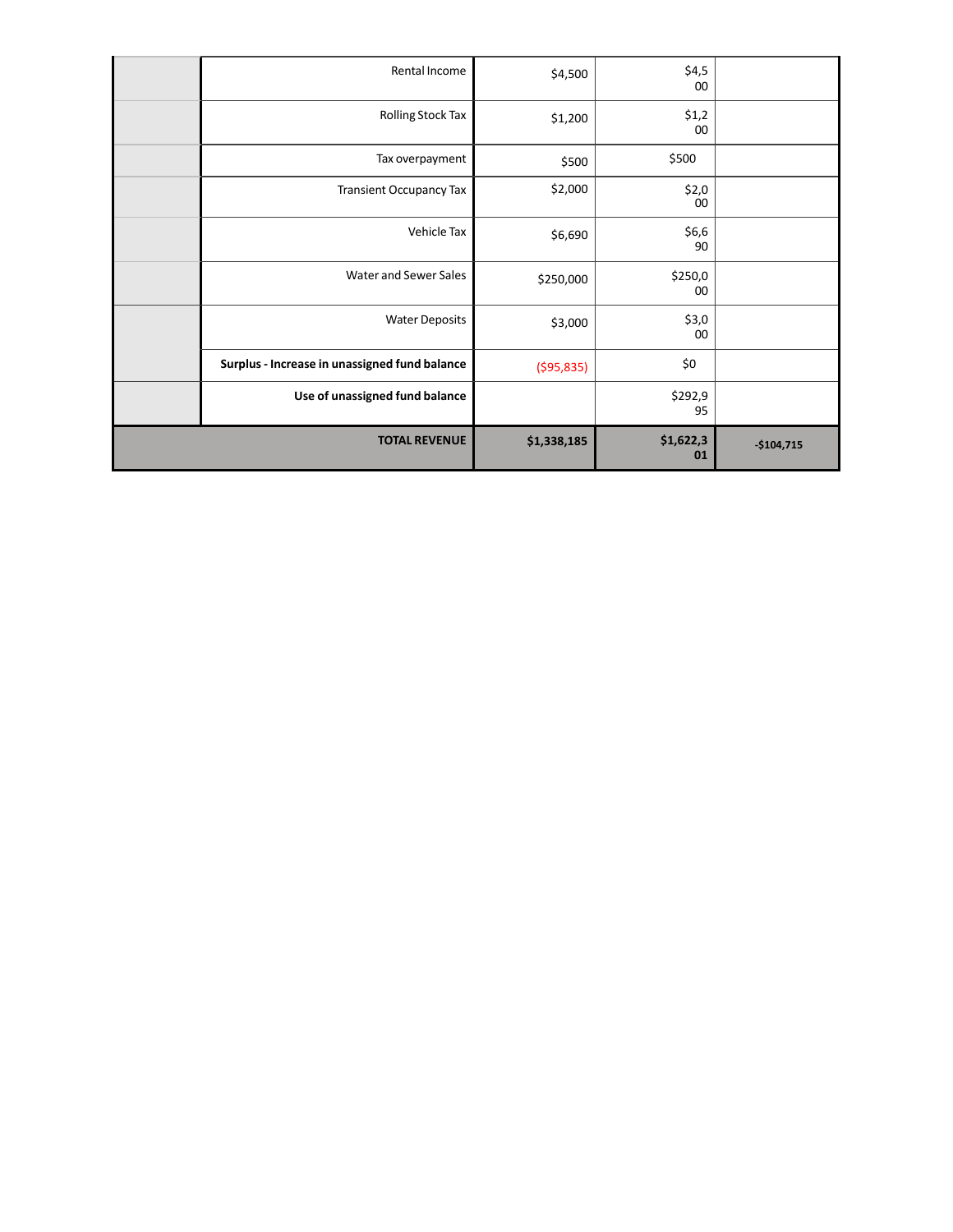| <b>PROPOSED FY2021-2022</b><br><b>Amendment</b> |                                                               |                               |                |                         |  |  |
|-------------------------------------------------|---------------------------------------------------------------|-------------------------------|----------------|-------------------------|--|--|
|                                                 | <b>OPERATING EXPENSES</b>                                     | <b>ADOPTED</b>                | <b>AMENDE</b>  | <b>FISCAL YEAR</b>      |  |  |
|                                                 |                                                               | <b>FISCAL</b>                 | D              | 2022<br><b>AMENDMEN</b> |  |  |
|                                                 |                                                               | <b>YEAR 2022</b>              | <b>FISCAL</b>  | TINC. / DEC.            |  |  |
|                                                 |                                                               |                               | <b>YEAR</b>    |                         |  |  |
|                                                 |                                                               |                               | 202            |                         |  |  |
|                                                 |                                                               | <b>GENERAL &amp; OVERHEAD</b> | $\overline{2}$ |                         |  |  |
|                                                 |                                                               |                               |                |                         |  |  |
| Personal<br><b>Services</b>                     |                                                               |                               |                |                         |  |  |
|                                                 | Salaries                                                      | \$413,358                     | \$413,358      |                         |  |  |
|                                                 | <b>FICA</b>                                                   | \$21,000                      | \$31,622       | \$10,622                |  |  |
|                                                 | VRS-Retirement, Disability and Group<br>Life                  | \$17,000                      | \$17,000       |                         |  |  |
|                                                 | Aflac                                                         | \$7,000                       | \$7,000        |                         |  |  |
|                                                 | Health Plan                                                   | \$65,556                      | \$65,556       |                         |  |  |
|                                                 | <b>Total Personal Services</b>                                | \$523,914                     | \$534,536      | \$10,622                |  |  |
| Operating<br><b>Budget</b>                      |                                                               |                               |                |                         |  |  |
|                                                 | <b>Accounting Consultants</b>                                 | \$0                           |                | \$0                     |  |  |
|                                                 | Advertising                                                   | \$3,000                       | \$3,000        |                         |  |  |
|                                                 | Asset Management                                              | \$15,000                      | \$15,000       |                         |  |  |
|                                                 | Audit                                                         | \$14,000                      | \$14,000       |                         |  |  |
|                                                 | <b>Bank Charges</b>                                           | \$50                          |                | \$50                    |  |  |
|                                                 | Beautification                                                | \$3,000                       | \$3,000        |                         |  |  |
|                                                 | <b>Buyback (Cemetery Plots)</b>                               | \$1,000                       | \$1,000        |                         |  |  |
|                                                 | Conference Room Upgrades                                      | \$2,000                       | \$9,200        | \$7,200                 |  |  |
|                                                 | County Wastewater Treatment                                   | \$75,000                      | \$125,000      | \$50,000                |  |  |
|                                                 | County Water Purchased                                        | \$25,000                      | \$120,000      | \$95,000                |  |  |
|                                                 | <b>COVID Cares Expense</b>                                    | \$0                           |                | \$0                     |  |  |
|                                                 | COVID Cares Utility Funds - Return of<br><b>Unspent Funds</b> | \$0                           | \$5,105        | \$5,105                 |  |  |
|                                                 | Debt Service                                                  | \$71,580                      | \$71,580       |                         |  |  |
|                                                 | Deposits to Perpetual Care Fund                               | \$3,500                       | \$3,500        |                         |  |  |
|                                                 | Dues/Permits/Licenses                                         | \$3,500                       | \$3,500        |                         |  |  |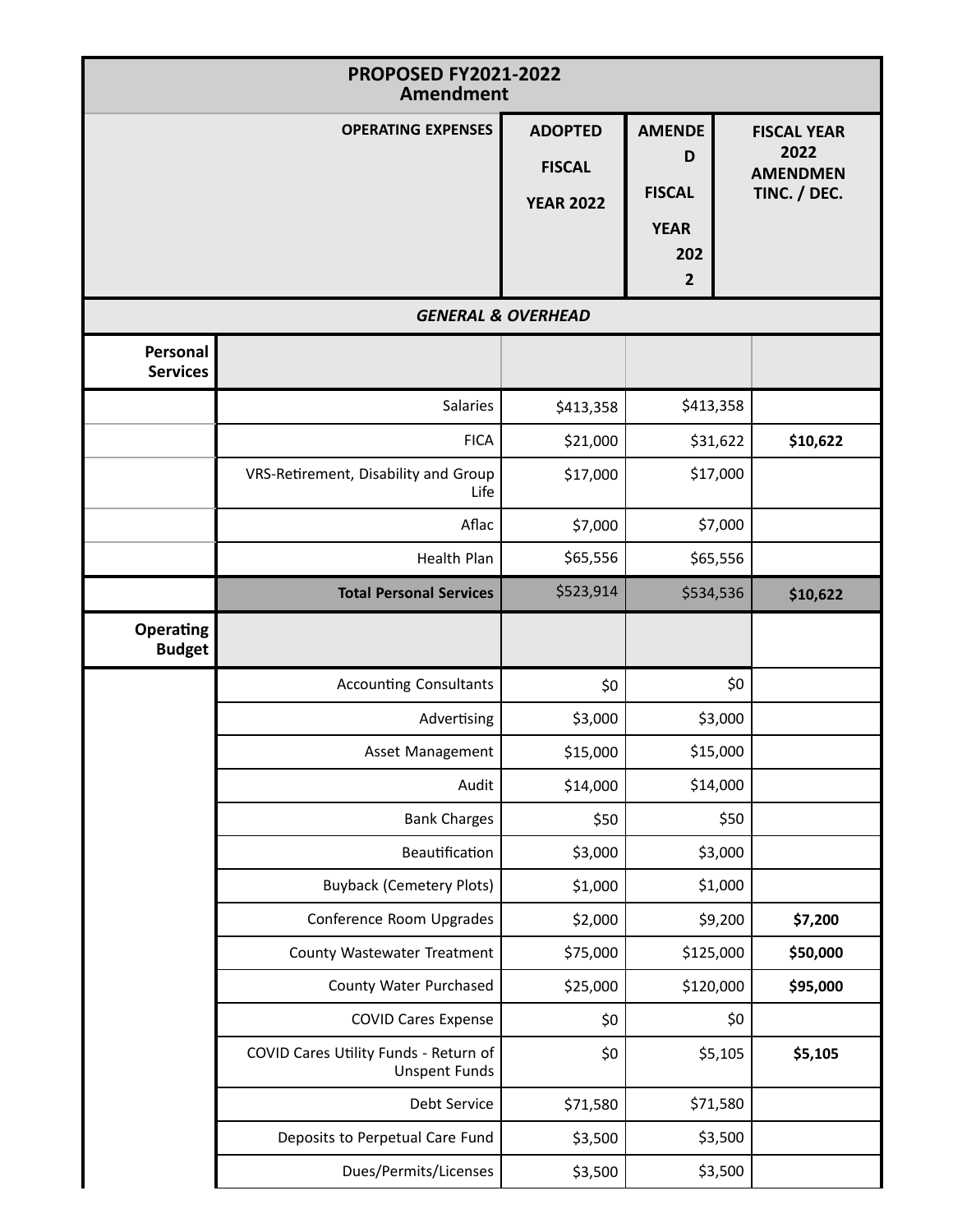| Electricity                                 | \$25,000 | \$25,000 |  |
|---------------------------------------------|----------|----------|--|
| Fertilizer, Mulch, and Maintenance          | \$1,730  | \$1,730  |  |
| Fire Programs Expense                       | \$15,000 | \$15,000 |  |
| Gas for maintenance vehicles &<br>equipment | \$2,500  | \$2,500  |  |
| Hook up fee paid to LCWA                    | \$15,000 | \$15,000 |  |
| Insurance - Aflac                           | \$7,000  | \$7,000  |  |
| Insurance - VRSA                            | \$14,200 | \$14,200 |  |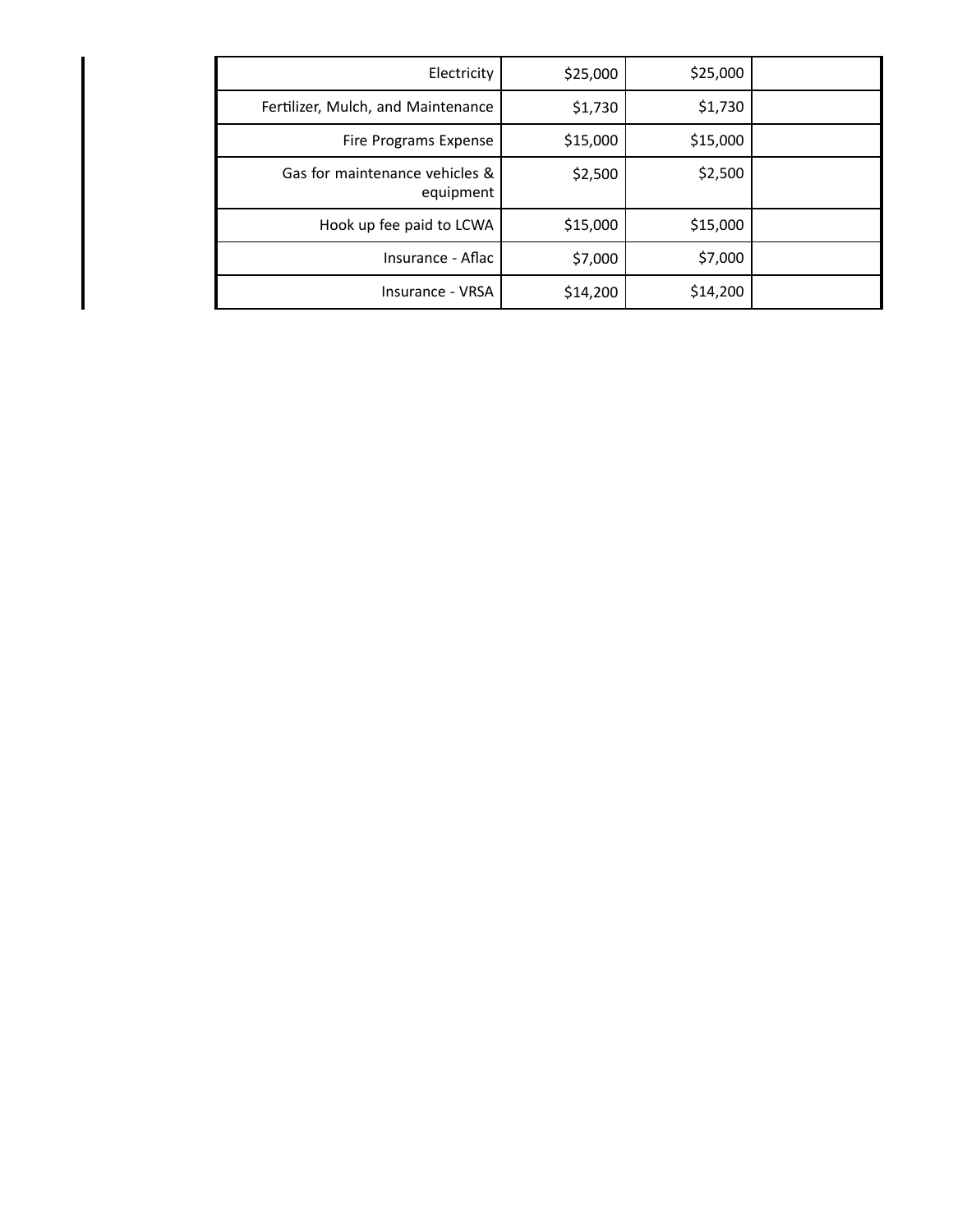| Internet/Email/Cloud Storage                    | \$4,200   | \$4,200   |               |
|-------------------------------------------------|-----------|-----------|---------------|
| IT Support                                      | \$4,000   | \$12,000  | \$8,000       |
| Laptop Replacement/Council<br>Chromebooks       | \$5,500   | \$10,000  | \$4,500       |
| Legal Fees                                      | \$15,000  | \$15,000  |               |
| Louisa Land Fill Charges                        | \$14,400  | \$14,400  |               |
| Mileage Reimbursement                           | \$2,000   | \$2,000   |               |
| Miscellaneous                                   | \$500     | \$500     |               |
| Office Cleaning                                 | \$9,000   | \$9,000   |               |
| Office Heat                                     | \$1,500   | \$1,500   |               |
| Office Supplies                                 | \$20,000  | \$20,000  |               |
| Perpetual Care                                  | \$3,500   | \$3,500   |               |
| Police & Legal Matters                          | \$5,000   | \$5,000   |               |
| Postage                                         | \$2,200   | \$2,200   |               |
| <b>Property Maintenance</b>                     | \$0       | \$0       |               |
| QS1 Training                                    | \$0       | \$0       |               |
| Refund for Tax overpayment                      | \$500     | \$500     |               |
| Repair & Maintenance- Town<br><b>Facilities</b> | \$40,000  | \$40,000  |               |
| Repairs & Maintenance - Water<br>& Sewer        | \$321,311 | \$425,000 | \$103,6<br>89 |
| Security System Upgrade                         | \$0       | \$0       |               |
| Server Replacements                             | \$0       | \$0       |               |
| Software                                        | \$8,000   | \$8,000   |               |
| Telephone                                       | \$6,800   | \$6,800   |               |
| Training & Conferences                          | \$2,500   | \$2,500   |               |
| <b>Trash Service</b>                            | \$32,000  | \$32,000  |               |
| Uniforms                                        | \$1,000   | \$1,000   |               |
| Upgrade firewall switch -<br>untangle           | \$1,300   | \$1,300   |               |
| Water Deposit Refunds                           | \$500     | \$500     |               |
| Water Testing/monitoring                        | \$13,000  | \$13,000  |               |
| Web Page & Agenda<br>Management*                | \$0       | \$0       |               |
| Webpage Maintenance                             | \$2,000   | \$2,000   |               |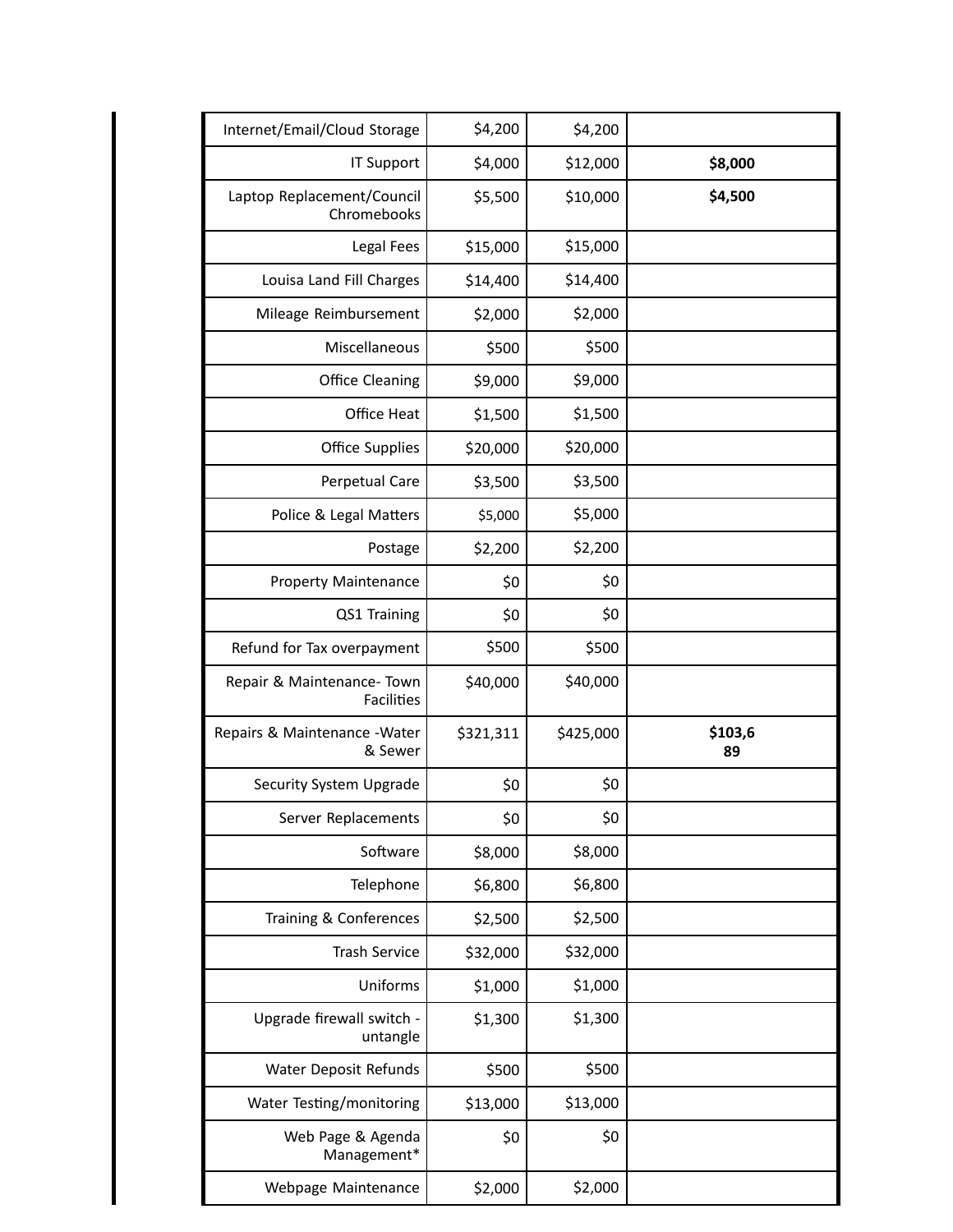| Website                       | \$1,500         | \$1,500         |           |
|-------------------------------|-----------------|-----------------|-----------|
| <b>Total Operating Budget</b> | \$814,271       | \$1,087,765     | \$273,494 |
| <b>TOTAL EXPENSES</b>         | \$1,338,1<br>85 | \$1,622,3<br>01 | \$284,116 |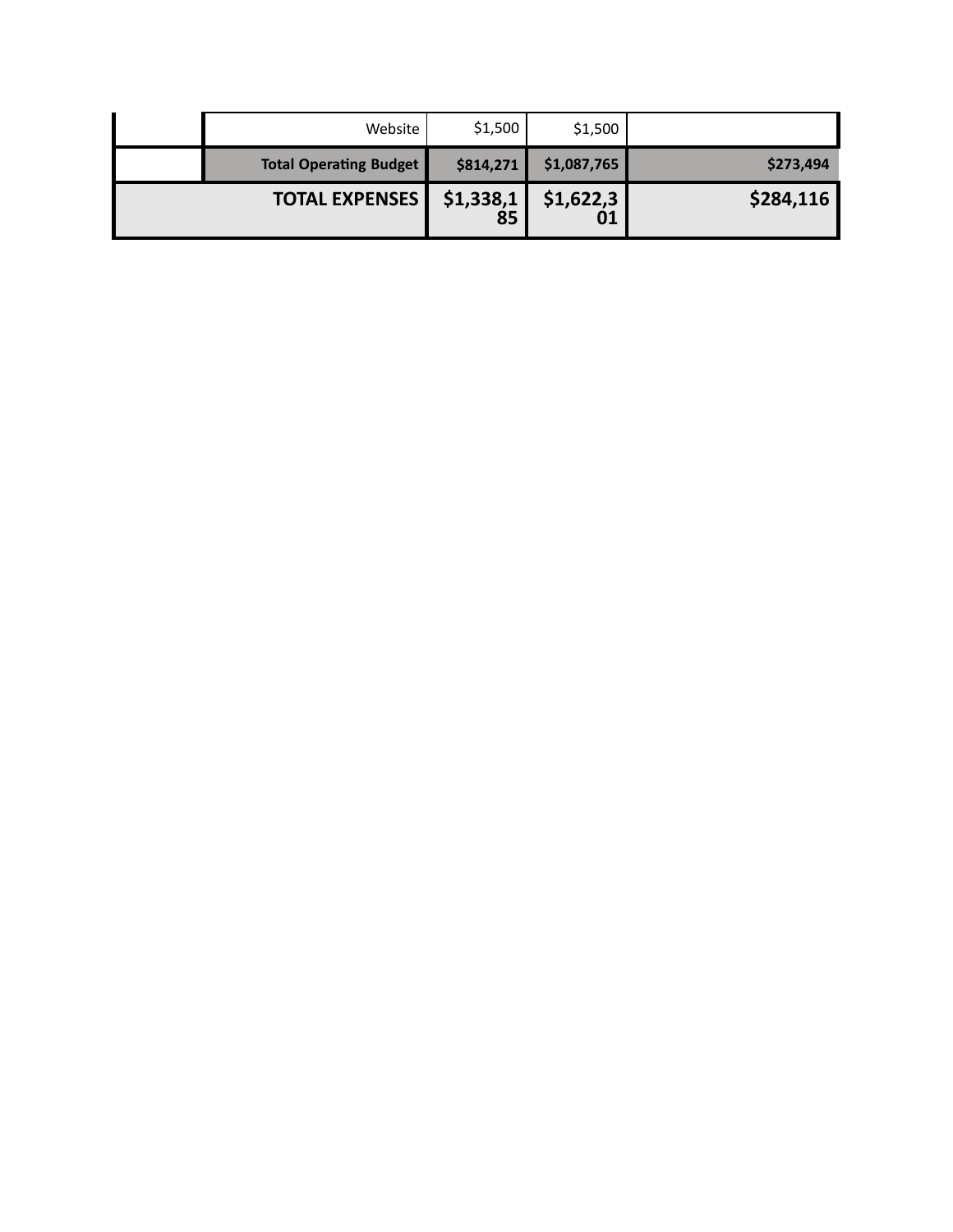## **TOWN OF MINERAL, VIRGINIAPROPOSED BUDGET FOR FISCALYEAR JULY 1, 2022 – JUNE 30, 2023**

#### **AND PROPOSED CHANGES IN THE TAX AND PUBLIC UTILITY RATES**

| <b>Current Water &amp; Sewer Residential Rates</b> |                         |                         | <b>Proposed Water &amp; Sewer Residential Rates</b> |                          |                         |                          |                         |
|----------------------------------------------------|-------------------------|-------------------------|-----------------------------------------------------|--------------------------|-------------------------|--------------------------|-------------------------|
| <b>Town of Mineral</b>                             |                         |                         |                                                     | <b>Town of Mineral</b>   |                         |                          |                         |
| <b>Users</b>                                       | Usage                   | <b>Water Rate</b>       | <b>Sewer Rate</b>                                   | <b>Users</b>             | <b>Usage</b>            | <b>Water Rate</b>        | <b>Sewer Rate</b>       |
| <b>In-Town</b>                                     | $1st\,3,000$<br>gallons | \$26.50                 | \$35.40                                             | <b>In-Town</b>           | $1st\,3,000$<br>gallons | \$30.00                  | \$40.00                 |
|                                                    | Over 3,000<br>gallons   | \$8.00/1,000<br>gallons | \$8,95/1,000<br>gallons                             |                          | Over 3,000<br>gallons   | \$9.06/1,000<br>gallons  | \$8.95/1,000<br>gallons |
| <b>Users</b>                                       | <b>Usage</b>            | <b>Water Rate</b>       | <b>Sewer Rate</b>                                   | <b>Users</b>             | <b>Usage</b>            | <b>Water Rate</b>        | <b>Sewer Rate</b>       |
| $Out-of-$<br>Town                                  | $1st\,3.000$<br>gallons | \$30.00                 | N/A                                                 | $Out-of-$<br><b>Town</b> | $1st\,3,000$<br>gallons | \$35.00                  | N/A                     |
|                                                    | Over 3,000<br>gallons   | \$9.00/1,000<br>gallons | N/A                                                 |                          | Over 3,000<br>gallons   | \$10.50/1,000<br>gallons | N/A                     |

| Water & Sewer Residential Rates Percent Increase |                     |                   |                   |  |  |  |
|--------------------------------------------------|---------------------|-------------------|-------------------|--|--|--|
| <b>Users</b>                                     | Usage               | <b>Water Rate</b> | <b>Sewer Rate</b> |  |  |  |
| <b>In-Town</b>                                   | 1st $3,000$ gallons | 13.21%            | 12.99%            |  |  |  |
|                                                  | Over 3,000 gallons  | 13.21%            | 12.99%            |  |  |  |
| <b>Users</b>                                     | Usage               | <b>Water Rate</b> | <b>Sewer Rate</b> |  |  |  |
| Out-of-Town                                      | 1st $3,000$ gallons | 16.67%            | N/A               |  |  |  |
|                                                  | Over 3,000 gallons  | 16.67%            | N/A               |  |  |  |

**Solid Waste Collection Rate Schedule (Out-of- Town Only)**

 **Residential Rate: Current Rate-\$310 per year Proposed Rate – No Change**

**Proposed Tax Rates for Calendar Year 2022**

 $\mathbf{r}_{\mathrm{max}}$ 

Transient Occupancy

**Current Rate Proposed Rate** Personal Property  $$0.48/$100$  No increase

Real Estate  $$0.24$ /\$100  $$0.22$  Decrease \$0.02

5% No increase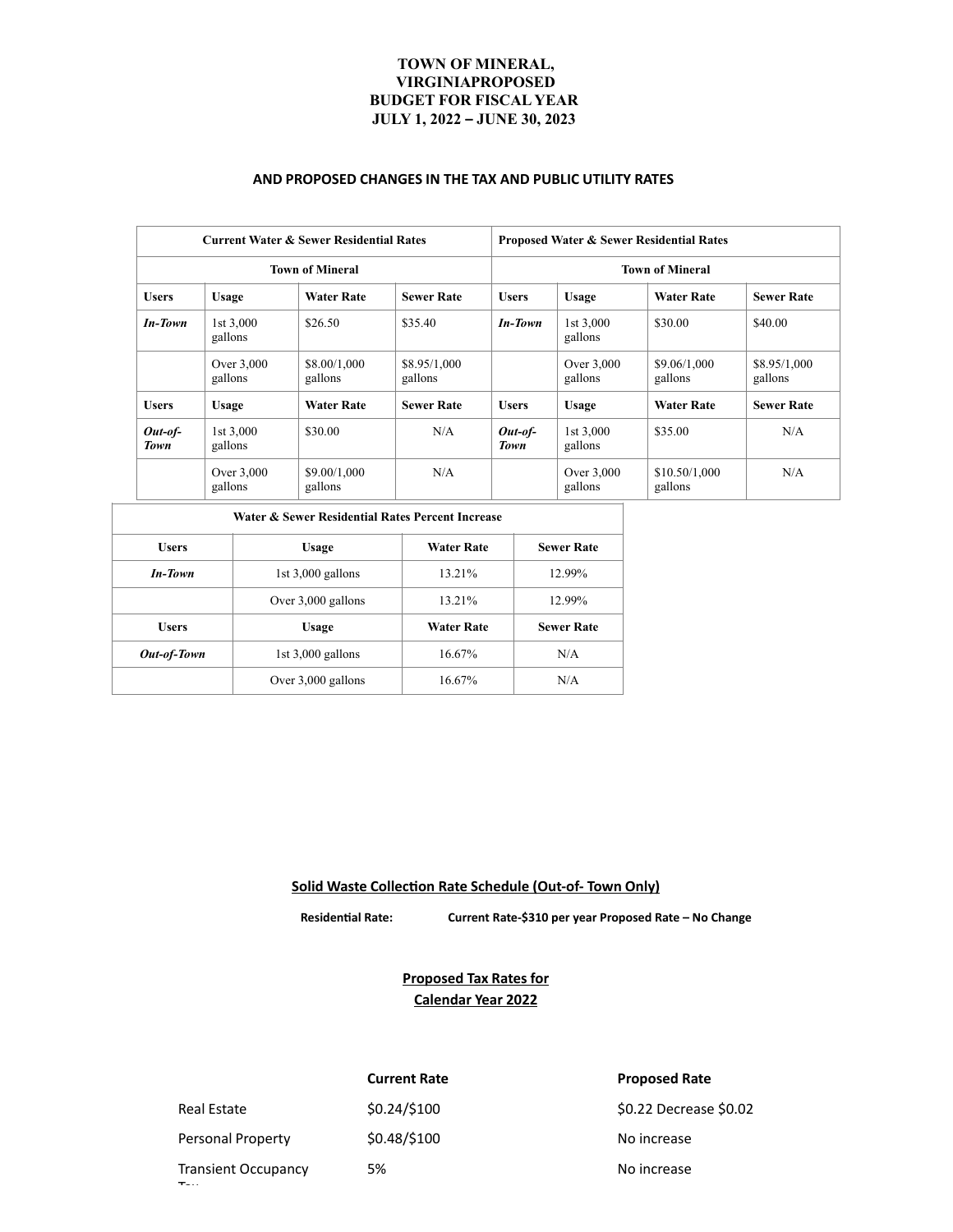| Meals Tax               | 5%                          | No Increase |
|-------------------------|-----------------------------|-------------|
| <b>Business License</b> | \$0.14/\$100 Gross Receipts | No Increase |

Vehicle License Tax - \$20 (No Increase) for cars and light trucks, and motorcycles